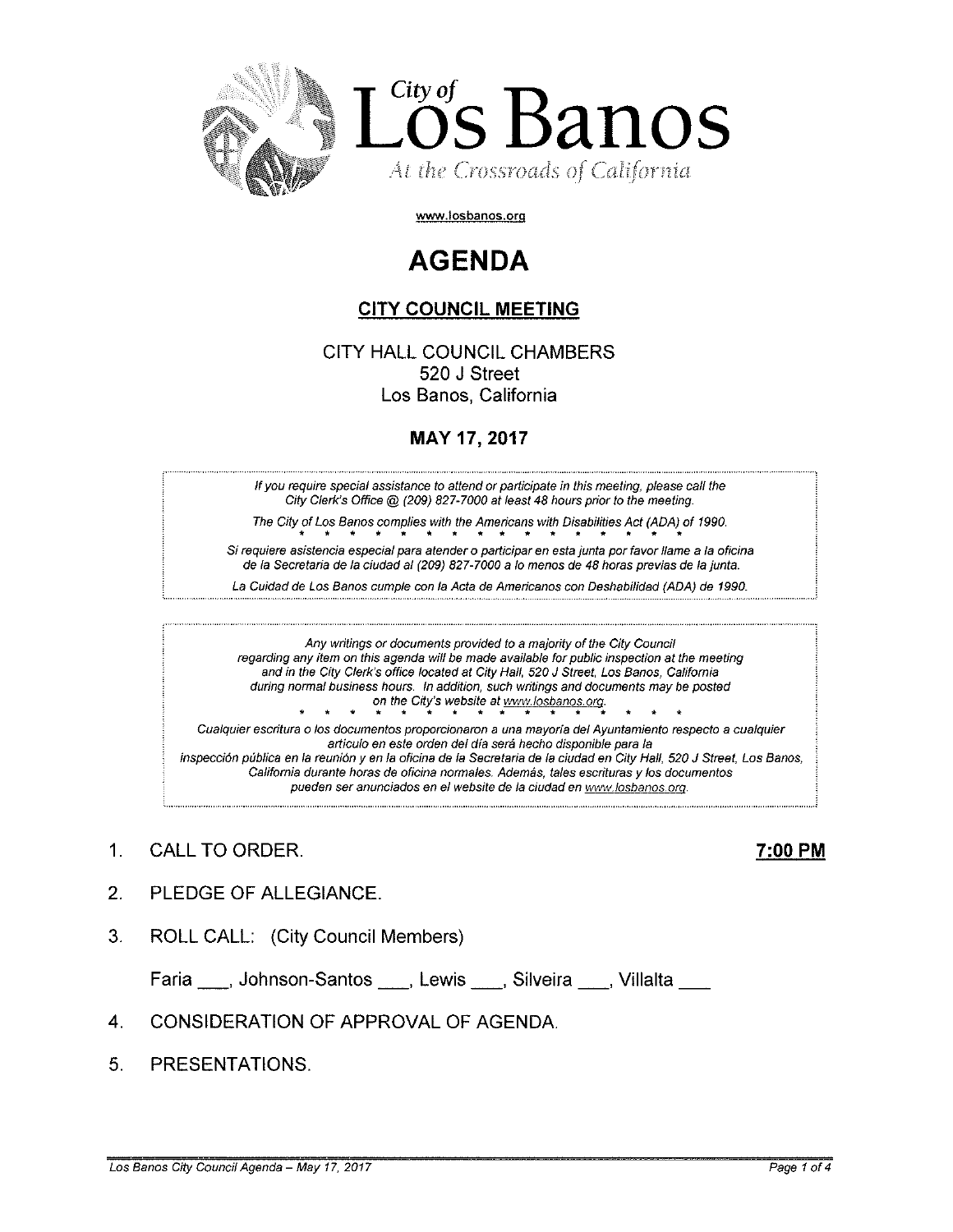- A. Proclamation Recognizing Erin DeGough for the Excellence in Teaching Award.
- B. Certificate of Recognition for Carlos Mendez for the Gold Medal in the Merced County Office of Education Writing Contest.
- 6. PUBLIC FORUM. (Members of the public may address the City Council Members on any item of public interest that is within the jurisdiction of the City Council; includes agenda and non-agenda items. No action will be taken on non-agenda items. Speakers are limited to a five (5) minute presentation. Detailed guidelines are posted on the Council Chamber informational table.)
- 7. CONSIDERATION OF APPROVAL OF CONSENT AGENDA. (Items on the Consent Agenda are considered to be routine and will be voted on in one motion unless removed from the Consent Agenda by a City Council Member.)
	- A. Check Register for #204424 #204890 in the Amount of \$1 ,689,890.38.

Recommendation: Approve the check register as submitted.

B. Minutes for the April 5, 2017 City Council Meeting.

Recommendation: Accept the minutes as submitted.

C. Minutes for the April 19, 2017 City Council Meeting.

Recommendation: Accept the minutes as submitted.

D. City Council Resolution No. 5859 – Authorizing the City Manager to Sign a Memorandum of Understanding with the Merced County Office of Education for School Resource Services for the 2017-2018 School Year.

Recommendation: Adopt the resolution as submitted.

- 8. PUBLIC HEARING. (If you challenge the proposed action as described herein in court, you may be limited to raising only those issues you or someone else raised at the public hearing described herein or in written correspondence delivered to the City at, or prior to, the public hearing.)
	- A. Public Hearing To Receive Public Comment and Consideration of Approval of General Plan Amendment #2016-02, Zone Change #2016-02, and Mitigated Negative Declaration (MND) (SCH#2017021033). The Project Proposal is for the General Plan Amendment and Rezone of Seven (7) Parcels Currently Designated Professional Office (P-O) into Medium Density Residential (R-2) on 1.2 Acres and to Subdivide Seven (7) Existing Parcels into Eleven (11) Parcels for the Development of 11 Detached Single-Family Residential Units. The Project Site is Located on the East Side of Delaware Avenue between Pine Street and Madrone Street, More Specifically Identified as Assessor's Parcel Numbers: 027-214-001, -002, -003, -004, -005, -006, and -007. **[Sunset Hills Development]**

## **(Continued from** April 19, **2017 City Council Meeting)**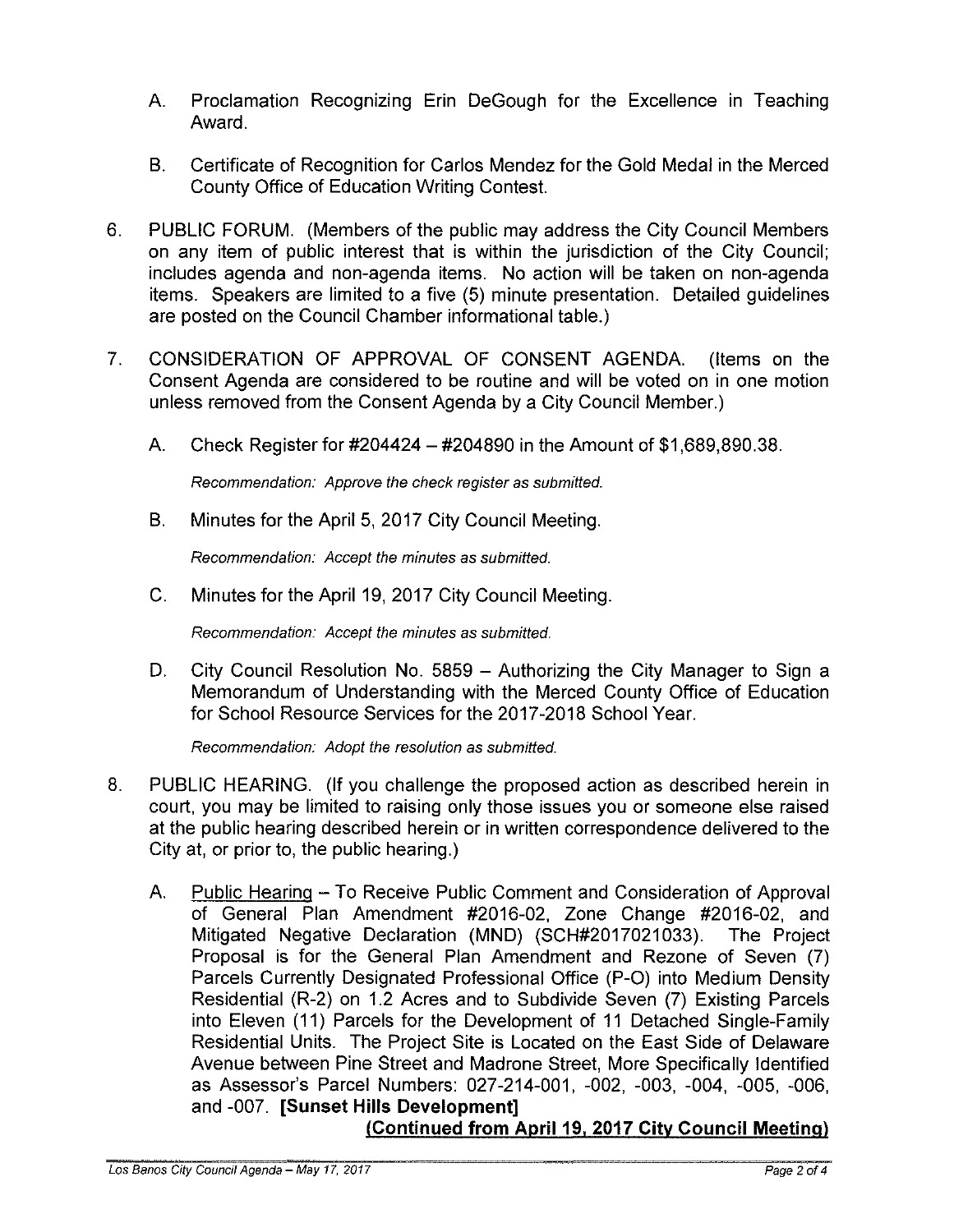- 1) City Council Resolution No. 5856 Approving Mitigated Negative Declaration (SCH#20170210033) and Mitigation Monitoring/Reporting Plan for Sunset Hills Development Located on the East Side of Delaware Avenue between Pine Street and Madrone Street, More Specifically Identified as Assessor's Parcel Numbers 027-214-001, -002, -003, -004, -005, -006, and -007.
- 2) City Council Resolution No. 5857 Approving General Plan Amendment #2016-02 to Redesignate Properties Identified as Assessor's Parcel Numbers 027-214-001, -002, -003, -004, -005, -006, and -007 from Professional Office (P-O) to Medium Density Residential (R-2).
- 3) Ordinance No. 1154 Amending the Official Zoning Map by Rezoning Property Located on Assessor's Parcel Numbers 027-214-001, -002, - 003, -004, -005, -006, and -007 from Professional Office (P-O) to Medium Density Residential (R-2). **(First Reading & Introduction)**

Recommendation: Receive staff report, open the public hearing, receive public comment, motion of intent to adopt the resolutions, waive the first reading and introduce the ordinance.

- B. Public Hearing To Receive Public Comment and Consideration of Final Development Plan #2017-01 and Associated Development Agreement, Consistent with the Stonecreek Environmental Impact Report (EIR). The Proposed Project Consists of the Subdivision of Approximately 75.3 Acres into 343 Single-family Residential Lots. The Final Development Plan Consists of Site Design and Conceptual Architecture to Implement the Planned Development Zoning. The Project Site is Located North of Pioneer Road, West of Badger Flat Road, South of the Villages at Stonecreek IV, Phase 1B, and East of the City Limit Line; More Specifically Identified as Assessor's Parcel Numbers: 430-060-008, 430-060-016, 430-060-017, and 430-060-018. **[Dove Hollow Villages at Stonecreek VII]**
	- 1) Ordinance No. 1155 Approving a Development Agreement between the City of Los Banos and Anderson Homes, a California Corporation for Development of Approximately 80.4 Acres Generally Located on the South of the Future Cardoza Road Extension, West of the Future Badger Flat Road Extension and North of Pioneer Road More Specifically Identified as Assessor's Parcel Numbers: 430-060-008, 430-060-016, 430-060-017, and 430-060-018 [Dove Hollow Stonecreek VII]

## **(Second Reading & Adoption)**

Recommendation: Receive staff report, open the public hearing, receive public comment close the public hearing, waive the second reading and adopt the ordinance.

C. Public Hearing - To Receive Public Comment and Consideration of Proposed Revisions to the Water Efficient Landscape Ordinance.